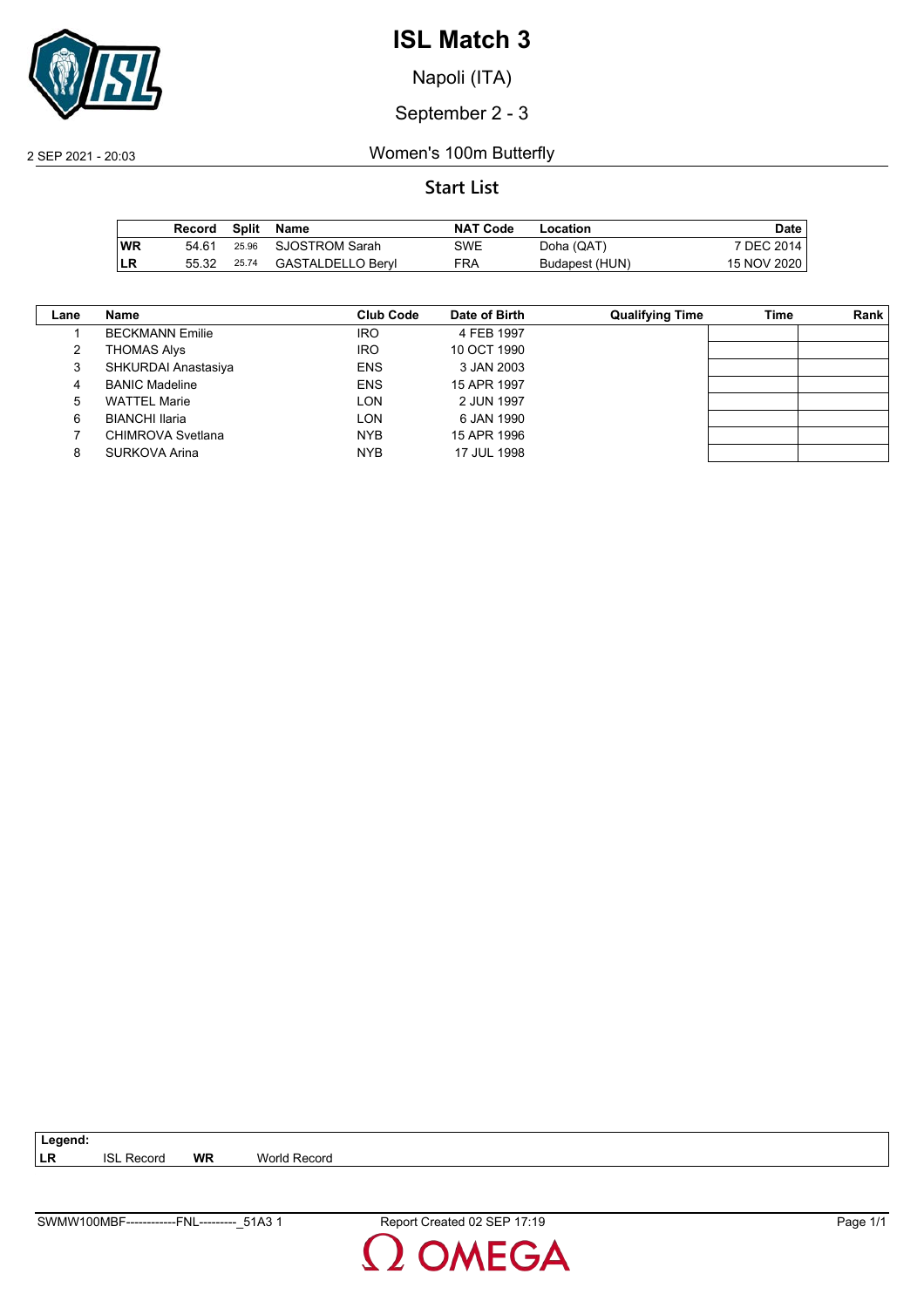

Napoli (ITA)

September 2 - 3

2 SEP 2021 - 20:07 Men's 100m Butterfly

**Start List**

|           | Record | Split | Name           | <b>NAT Code</b> | Location       | Date l      |
|-----------|--------|-------|----------------|-----------------|----------------|-------------|
| <b>WR</b> | 47 78  | 22.44 | DRESSEL Caeleb | JSA             | Budapest (HUN) | 21 NOV 2020 |
| ∣LR       | 47 78  | 22.44 | DRESSEL Caeleb | JSA             | Budapest (HUN) | 21 NOV 2020 |

| Lane | Name                        | Club Code  | Date of Birth | <b>Qualifying Time</b> | Time | Rank |
|------|-----------------------------|------------|---------------|------------------------|------|------|
|      | <b>VEKOVISHCHEV Mikhail</b> | <b>IRO</b> | 5 AUG 1998    |                        |      |      |
|      | <b>SANTOS Nicholas</b>      | <b>IRO</b> | 14 FEB 1980   |                        |      |      |
| 3    | <b>ZIRK Kregor</b>          | <b>ENS</b> | 3 JUL 1999    |                        |      |      |
| 4    | le CLOS Chad                | <b>ENS</b> | 12 APR 1992   |                        |      |      |
| 5    | LANZA Vini                  | <b>LON</b> | 22 MAR 1997   |                        |      |      |
| 6    | MORIMOTO Teppei             | <b>LON</b> | 7 APR 2002    |                        |      |      |
|      | <b>TEMPLE Matt</b>          | <b>NYB</b> | 20 JUN 1999   |                        |      |      |
| 8    | <b>MAJERSKI Jakub</b>       | <b>NYB</b> | 18 AUG 2000   |                        |      |      |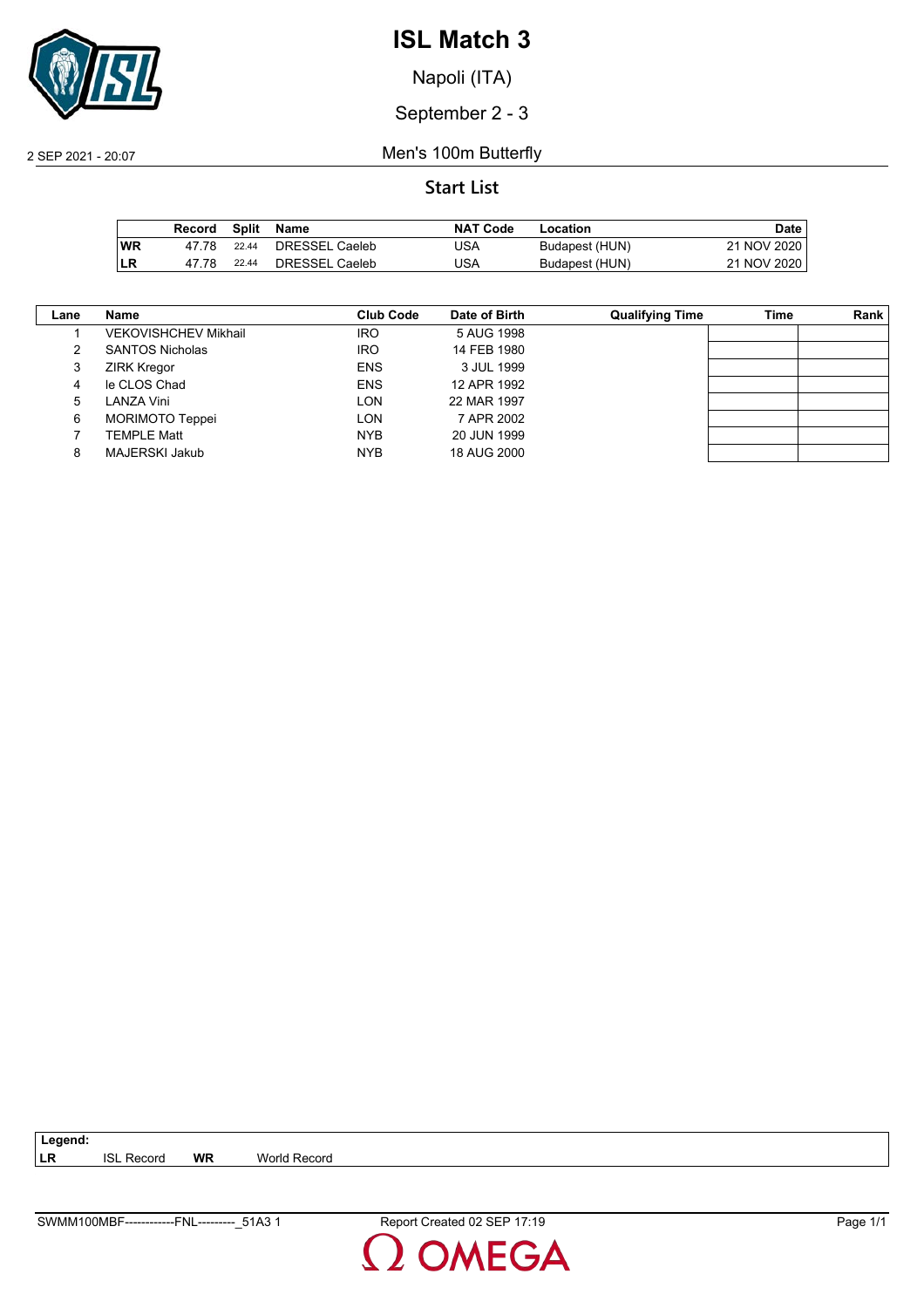

Napoli (ITA)

September 2 - 3

2 SEP 2021 - 20:13 Women's 200m Backstroke

#### **Start List**

|           | Record  |       | Splits |         | Name           | <b>NAT</b><br>' Code | -ocation             | Date        |
|-----------|---------|-------|--------|---------|----------------|----------------------|----------------------|-------------|
| <b>WR</b> | 1:58.94 | 28.40 | 58.59  | 1:29.00 | McKEOWN Kaylee | AUS                  | Different Area (AUS) | 28 NOV 2020 |
| ILR       | 1:59.25 | 27.62 | 57.75  | 1:28.65 | ATHERTON Minna | AUS                  | London (GBR)         | 23 NOV 2019 |

| Lane | Name                      | <b>Club Code</b> | Date of Birth | <b>Qualifying Time</b> | Time | Rank |
|------|---------------------------|------------------|---------------|------------------------|------|------|
|      | ZAMORANO Africa           | <b>IRO</b>       | 11 JAN 1998   |                        |      |      |
| 2    | LOYNING Ingeborg          | <b>IRO</b>       | 13 SEP 2000   |                        |      |      |
| 3    | KUBOVA Simona             | <b>ENS</b>       | 24 AUG 1991   |                        |      |      |
| 4    | <b>HARVEY Mary-Sophie</b> | <b>ENS</b>       | 11 AUG 1999   |                        |      |      |
| 5    | <b>ATHERTON Minna</b>     | LON              | 17 MAY 2000   |                        |      |      |
| 6    | TOUSSAINT Kira            | LON              | 22 MAY 1994   |                        |      |      |
|      | ZEVINA Daryna             | <b>NYB</b>       | 1 SEP 1994    |                        |      |      |
| 8    | PEDA Paulina              | <b>NYB</b>       | 18 MAR 1998   |                        |      |      |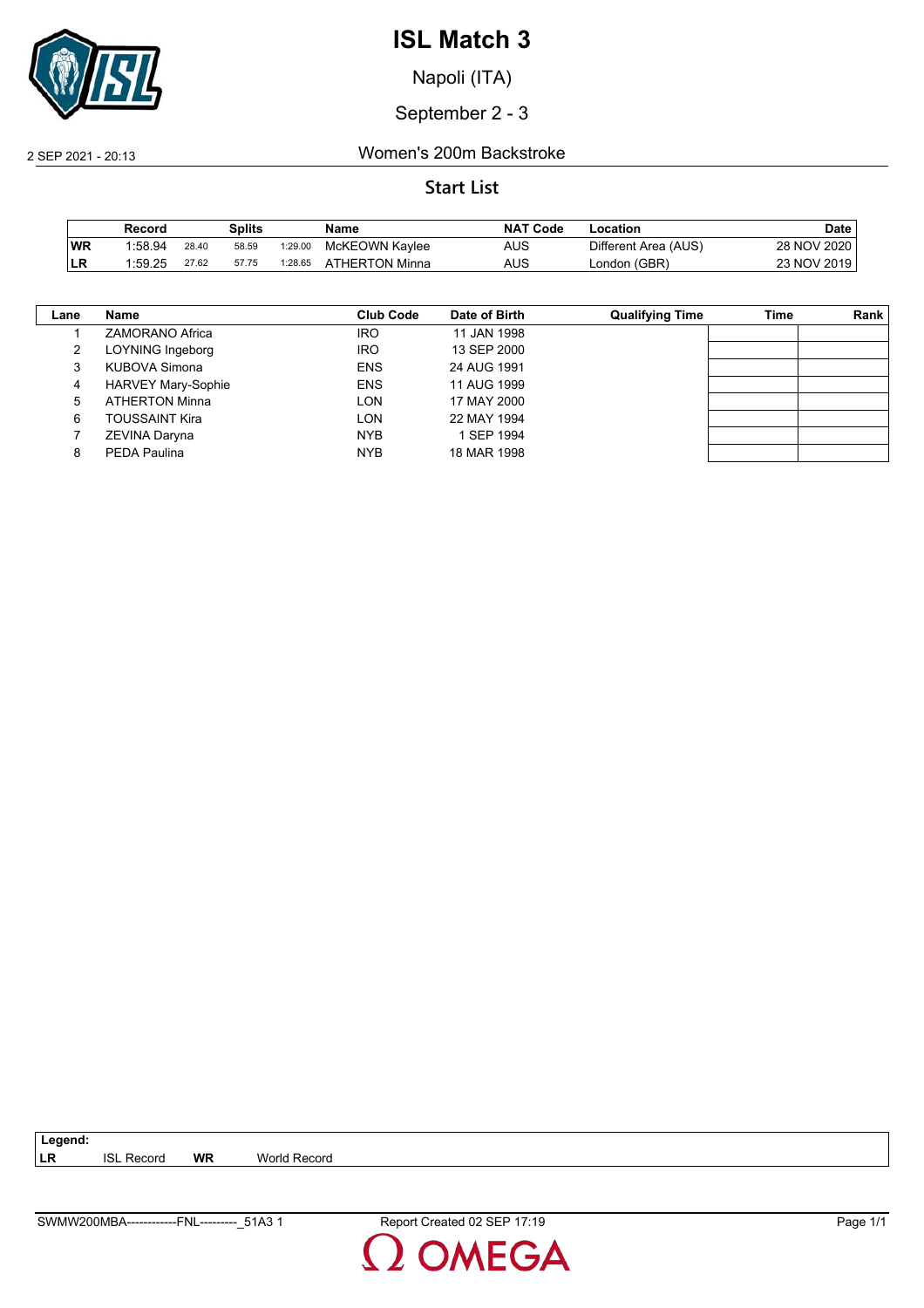

Napoli (ITA)

September 2 - 3

2 SEP 2021 - 20:17 Men's 200m Backstroke

**Start List**

|           | Record  |       | Splits |         | Name                   | <b>NAT</b><br>ˈ Code | -ocation       | Date        |
|-----------|---------|-------|--------|---------|------------------------|----------------------|----------------|-------------|
| <b>WR</b> | 1.45.63 | 24.46 | 51.35  | 1:18.42 | <b>LARKIN Mitchell</b> | AUS                  | Sydney (AUS)   | 27 NOV 2015 |
| ILR       | 1:46.37 | 25.15 | 51.77  | 1:18.81 | <b>RYLOV Evgeny</b>    | RUS                  | Budapest (HUN) | 21 NOV 2020 |

| Lane | Name                      | Club Code  | Date of Birth | <b>Qualifying Time</b> | Time | Rank |
|------|---------------------------|------------|---------------|------------------------|------|------|
|      | MORA Lorenzo              | <b>IRO</b> | 30 SEP 1998   |                        |      |      |
|      | <b>GLINTA Robert</b>      | <b>IRO</b> | 18 APR 1997   |                        |      |      |
| 3    | <b>MAHONEY Travis</b>     | <b>ENS</b> | 24 JUL 1990   |                        |      |      |
| 4    | <b>KOLESNIKOV Kliment</b> | <b>ENS</b> | 9 JUL 2000    |                        |      |      |
| 5    | <b>GREENBANK Luke</b>     | LON        | 17 SEP 1997   |                        |      |      |
| 6    | <b>DIENER Christian</b>   | LON        | 3 JUN 1993    |                        |      |      |
|      | <b>BRAUNSCHEIG Ole</b>    | <b>NYB</b> | 15 NOV 1997   |                        |      |      |
| 8    | ALMEIDA Brandonn          | <b>NYB</b> | 16 MAR 1997   |                        |      |      |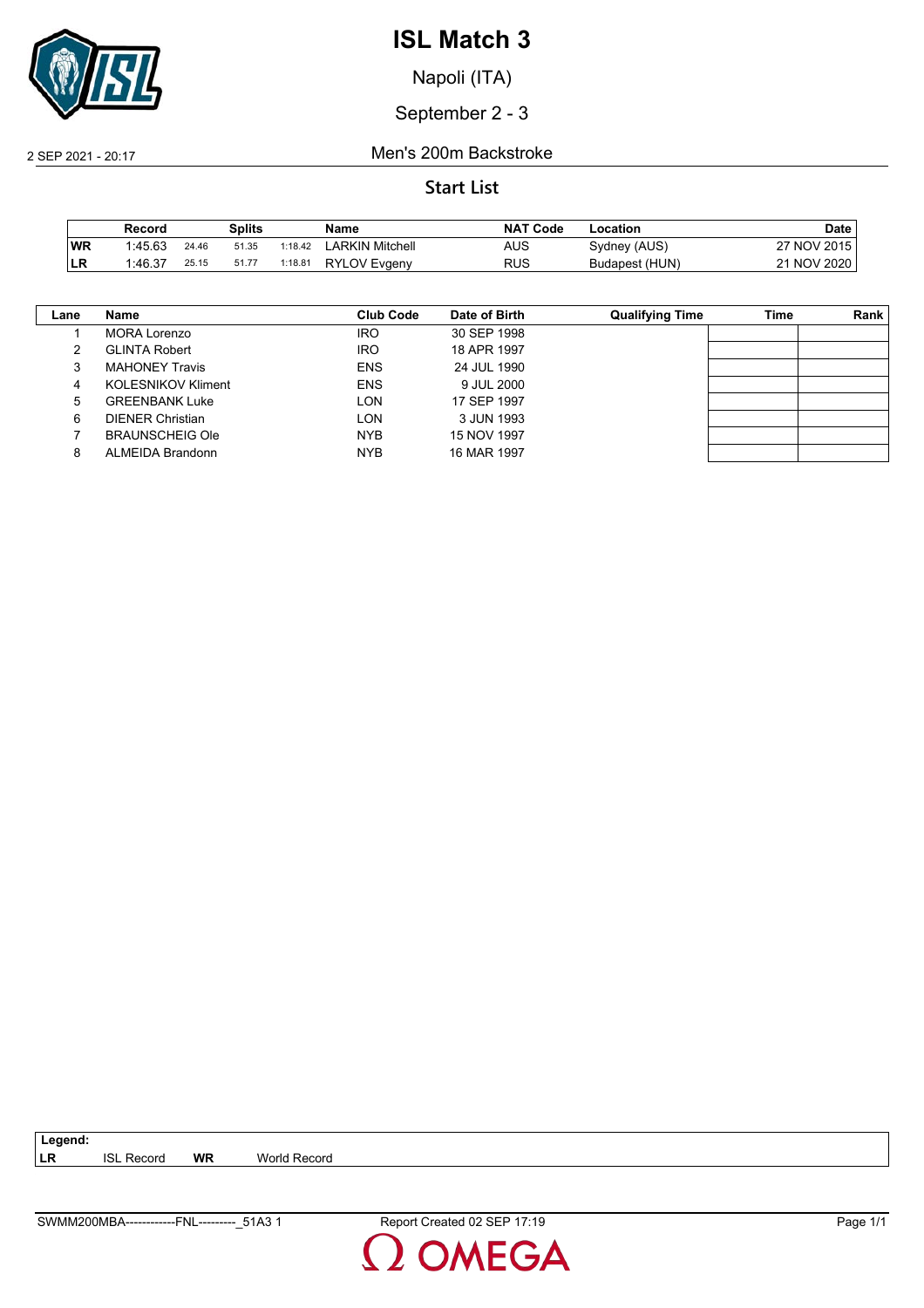

Napoli (ITA)

September 2 - 3

#### 2 SEP 2021 - 20:24 Women's 200m Breaststroke

|           | Record  |       | Splits  |         | Name              | <b>NAT Code</b> | ∟ocation         | Date        |
|-----------|---------|-------|---------|---------|-------------------|-----------------|------------------|-------------|
| <b>WR</b> | 2:14.57 | 31.05 | 1:05.18 | 1:40.00 | SONI Rebecca      | USA             | Manchester (GBR) | 18 DEC 2009 |
| ILR       | 2:15.56 | 30.25 | 1:04.99 | 1:40.76 | <b>KING Lilly</b> | USA             | Budapest (HUN)   | 21 NOV 2020 |

| Lane | Name                 | Club Code  | Date of Birth | <b>Qualifying Time</b> | Time | Rank |
|------|----------------------|------------|---------------|------------------------|------|------|
|      | STRAUCH Jenna        | <b>IRO</b> | 24 MAR 1997   |                        |      |      |
|      | <b>HULKKO</b> Ida    | <b>IRO</b> | 12 DEC 1998   |                        |      |      |
|      | <b>VALL Jessica</b>  | <b>ENS</b> | 22 NOV 1988   |                        |      |      |
| 4    | CHIKUNOVA Evgenia    | <b>ENS</b> | 17 NOV 2004   |                        |      |      |
| 5    | <b>LAZOR Annie</b>   | LON        | 17 AUG 1994   |                        |      |      |
| 6    | <b>ATKINSON Alia</b> | LON        | 11 DEC 1988   |                        |      |      |
|      | <b>RENSHAW Molly</b> | <b>NYB</b> | 6 MAY 1996    |                        |      |      |
|      | <b>WOOD Abbie</b>    | <b>NYB</b> | 2 MAR 1999    |                        |      |      |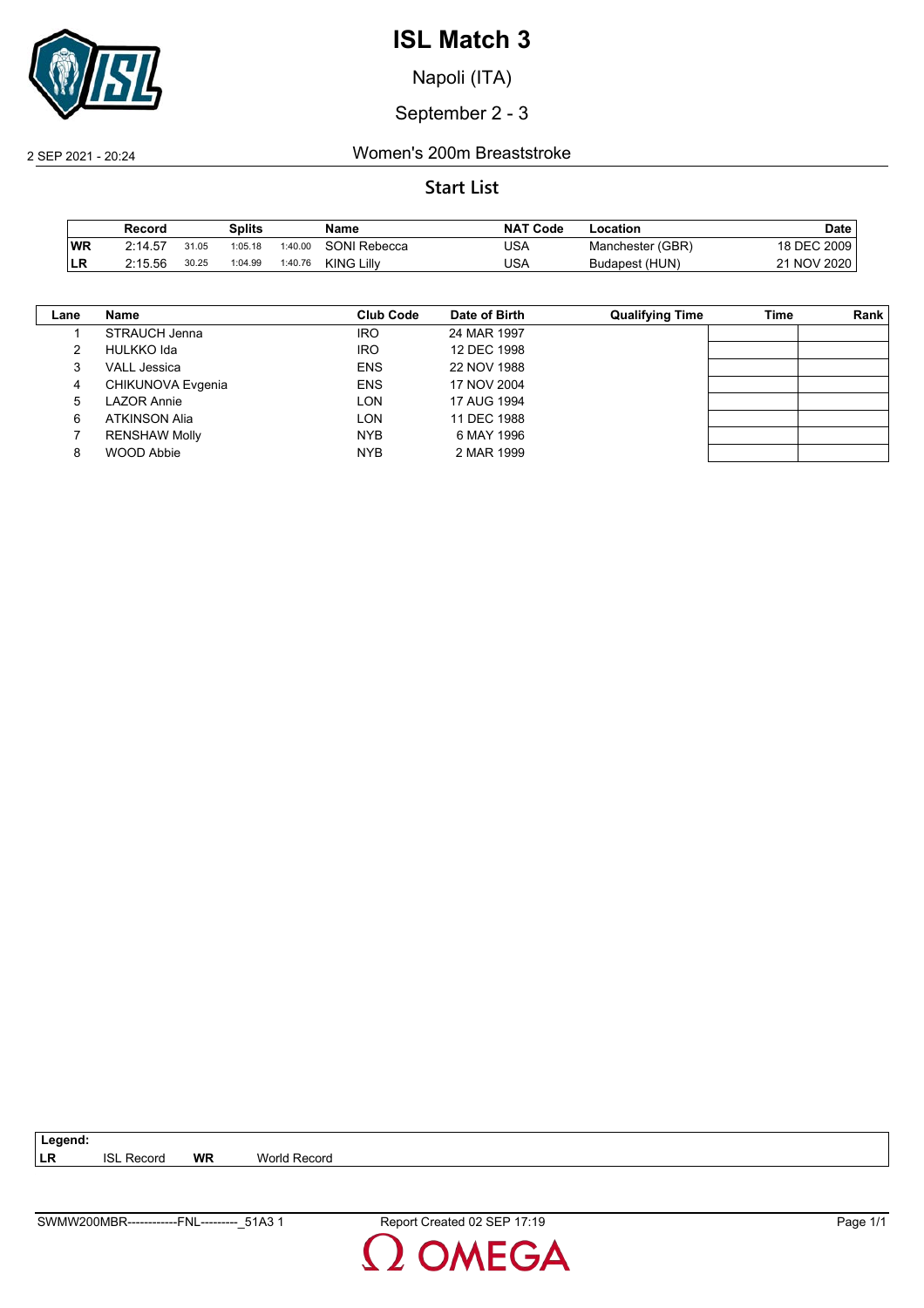

Napoli (ITA)

September 2 - 3

2 SEP 2021 - 20:29 Men's 200m Breaststroke

#### **Start List**

|     | Record  |       | Splits |         | Name                  | <b>NAT Code</b> | -ocation       | Date            |
|-----|---------|-------|--------|---------|-----------------------|-----------------|----------------|-----------------|
| ∣WR | 2:00.16 | 27.01 | 57.62  | 1:28.75 | <b>PRIGODA Kirill</b> | RUS             | Hangzhou (CHN) | 13 DEC 2018     |
| LR  | 2:00.58 | 27.64 | 58.61  | 1:29.40 | KOCH Marco            | GER             | Budapest (HUN) | <b>NOV 2020</b> |

| Lane | Name                        | Club Code  | Date of Birth | <b>Qualifying Time</b> | <b>Time</b> | Rank |
|------|-----------------------------|------------|---------------|------------------------|-------------|------|
|      | <b>PERSSON Erik</b>         | <b>IRO</b> | 12 JAN 1994   |                        |             |      |
| 2    | <b>REITSHAMMER Bernhard</b> | <b>IRO</b> | 17 JUN 1994   |                        |             |      |
| 3    | <b>SWANSON Charlie</b>      | <b>ENS</b> | 20 FEB 1998   |                        |             |      |
| 4    | SHYMANOVICH Ilya            | <b>ENS</b> | 2 AUG 1994    |                        |             |      |
| 5    | <b>MURDOCH Ross</b>         | <b>LON</b> | 14 JAN 1994   |                        |             |      |
| 6    | <b>WILLIAMSON Sam</b>       | <b>LON</b> | 19 DEC 1997   |                        |             |      |
|      | <b>HEINTZ Philip</b>        | <b>NYB</b> | 21 FEB 1991   |                        |             |      |
| 8    | <b>KOCH Marco</b>           | <b>NYB</b> | 25 JAN 1990   |                        |             |      |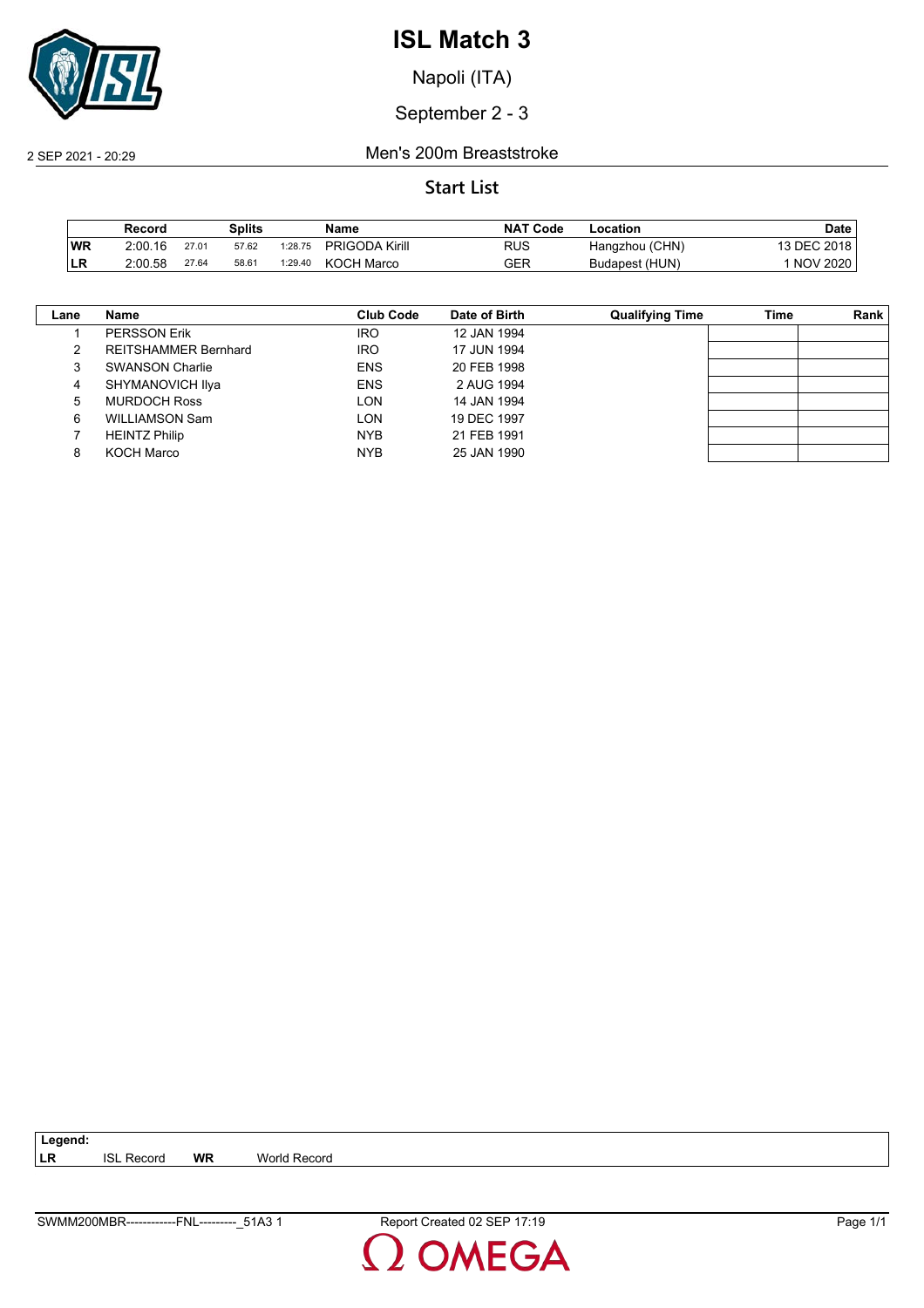

Napoli (ITA)

September 2 - 3

2 SEP 2021 - 20:34 Women's 4x100m Freestyle

### **Start List**

|           | Record  |       | Splits  |         | NAT (Relay)           | Location       | Date        |
|-----------|---------|-------|---------|---------|-----------------------|----------------|-------------|
| <b>WR</b> | 3:26.53 | 52.39 | 1:42.97 | 2:35.52 | NED - Netherlands     | Doha (QAT)     | 5 DEC 2014  |
| <b>LR</b> | 3:25.37 | 50.94 | 1:42.53 | 2:33.82 | ENS - Energy Standard | Budapest (HUN) | 21 NOV 2020 |

| Lane         | Club                    | <b>Name</b>                 | Date of Birth | Qualifying<br><b>Time</b> | <b>Time</b> | Rank |
|--------------|-------------------------|-----------------------------|---------------|---------------------------|-------------|------|
| $\mathbf{1}$ | IRO - Iron              | <b>SEEMANOVA Barbora</b>    | 1 APR 2000    |                           |             |      |
|              |                         | <b>COCCONCELLI Costanza</b> | 26 JAN 2002   |                           |             |      |
|              |                         | ANDRUSENKO Veronika         | 20 JAN 1991   |                           |             |      |
|              |                         | KROMOWIDJOJO Ranomi         | 20 AUG 1990   |                           |             |      |
|              | 2 IRO - Iron            | <b>BECKMANN Emilie</b>      | 4 FEB 1997    |                           |             |      |
|              |                         | <b>THOMAS Alys</b>          | 10 OCT 1990   |                           |             |      |
|              |                         | <b>HILL Danielle</b>        | 27 SEP 1999   |                           |             |      |
|              |                         | <b>SCALIA Silvia</b>        | 16 JUL 1995   |                           |             |      |
| 3            | ENS - Energy Standard   | SEGEL Janja                 | 17 JUN 2001   |                           |             |      |
|              |                         | SHKURDAI Anastasiya         | 3 JAN 2003    |                           |             |      |
|              |                         | <b>DAVIES Georgia</b>       | 11 OCT 1990   |                           |             |      |
|              |                         | <b>GUNES Viktoriya</b>      | 19 JUN 1998   |                           |             |      |
|              | 4 ENS - Energy Standard | <b>HAUGHEY Siobhan</b>      | 31 OCT 1997   |                           |             |      |
|              |                         | <b>BANIC Madeline</b>       | 15 APR 1997   |                           |             |      |
|              |                         | TEIJONSALO Fanny            | 6 FEB 1996    |                           |             |      |
|              |                         | <b>SJOSTROM Sarah</b>       | 17 AUG 1993   |                           |             |      |
|              | 5 LON - London Roar     | <b>BUSCH Kim</b>            | 16 JUN 1998   |                           |             |      |
|              |                         | <b>WATTEL Marie</b>         | 2 JUN 1997    |                           |             |      |
|              |                         | PICKREM Sydney              | 21 MAY 1997   |                           |             |      |
|              |                         | <b>TOUSSAINT Kira</b>       | 22 MAY 1994   |                           |             |      |
| 6            | LON - London Roar       | <b>LAUKKANEN Jenna</b>      | 2 MAR 1995    |                           |             |      |
|              |                         | <b>LAHTINEN Laura</b>       | 3 JUN 2003    |                           |             |      |
|              |                         | <b>BIANCHI Ilaria</b>       | 6 JAN 1990    |                           |             |      |
|              |                         | <b>ATHERTON Minna</b>       | 17 MAY 2000   |                           |             |      |
|              | 7 NYB - NY Breakers     | <b>HOPE Lucy</b>            | 30 JAN 1997   |                           |             |      |
|              |                         | <b>USTINOVA Daria S</b>     | 8 MAY 1998    |                           |             |      |
|              |                         | <b>STEENBERGEN Marrit</b>   | 11 JAN 2000   |                           |             |      |
|              |                         | FIEDKIEWICZ Kornelia        | 5 AUG 2001    |                           |             |      |
| 8            | NYB - NY Breakers       | <b>TCHORZ Alicja</b>        | 13 AUG 1992   |                           |             |      |
|              |                         | <b>SURKOVA Arina</b>        | 17 JUL 1998   |                           |             |      |
|              |                         | CHIMROVA Svetlana           | 15 APR 1996   |                           |             |      |
|              |                         | <b>USTINOVA Daria K</b>     | 29 AUG 1998   |                           |             |      |

| Legend:   |                   |           |              |
|-----------|-------------------|-----------|--------------|
| <b>LR</b> | <b>ISL Record</b> | <b>WR</b> | World Record |
|           |                   |           |              |
|           |                   |           |              |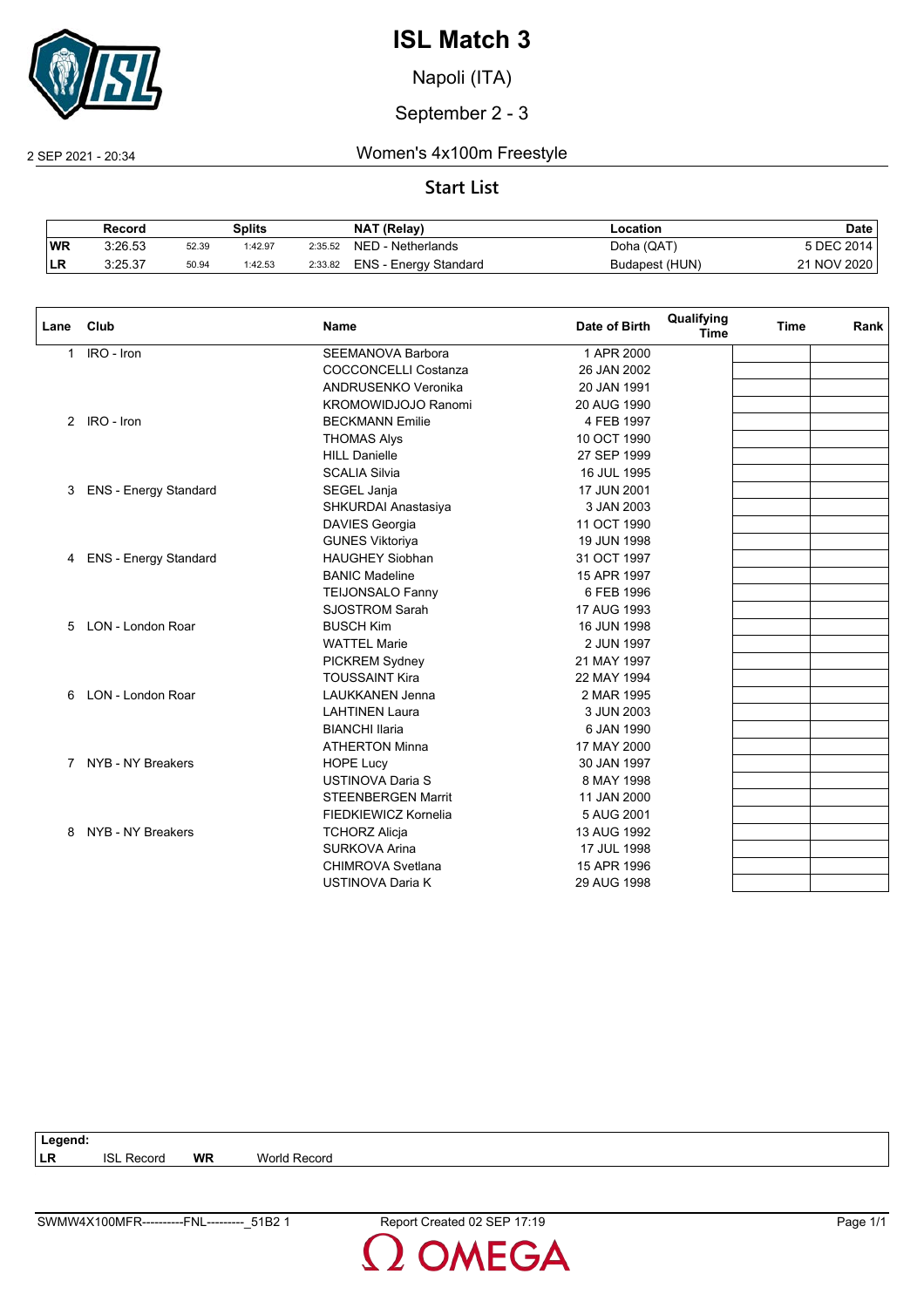

Napoli (ITA)

September 2 - 3

2 SEP 2021 - 20:46 Men's 50m Freestyle

|           | Record Name |                      | <b>NAT Code</b> | Location       | Date I      |
|-----------|-------------|----------------------|-----------------|----------------|-------------|
| <b>WR</b> |             | 20.16 DRESSEL Caeleb | JSA             | Budapest (HUN) | 21 NOV 2020 |
| LR        |             | 20.16 DRESSEL Caeleb | JSA             | Budapest (HUN) | 21 NOV 2020 |

| Lane | Name                  | <b>Club Code</b> | Date of Birth | <b>Qualifying Time</b> | Time | Rank |
|------|-----------------------|------------------|---------------|------------------------|------|------|
|      | de BOER Thom          | <b>IRO</b>       | 24 DEC 1991   |                        |      |      |
|      | ORSI Marco            | <b>IRO</b>       | 11 DEC 1990   |                        |      |      |
| 3    | <b>MIGNON Clement</b> | <b>ENS</b>       | 21 JAN 1993   |                        |      |      |
| 4    | PROUD Ben             | <b>ENS</b>       | 21 SEP 1994   |                        |      |      |
| 5    | <b>CARTER Dylan</b>   | LON              | 30 JAN 1996   |                        |      |      |
| 6    | SIMONS Kenzo          | LON              | 13 APR 2001   |                        |      |      |
|      | KRASKA Jakub          | <b>NYB</b>       | 19 APR 2000   |                        |      |      |
| 8    | PIJNENBURG Stan       | <b>NYB</b>       | 4 NOV 1996    |                        |      |      |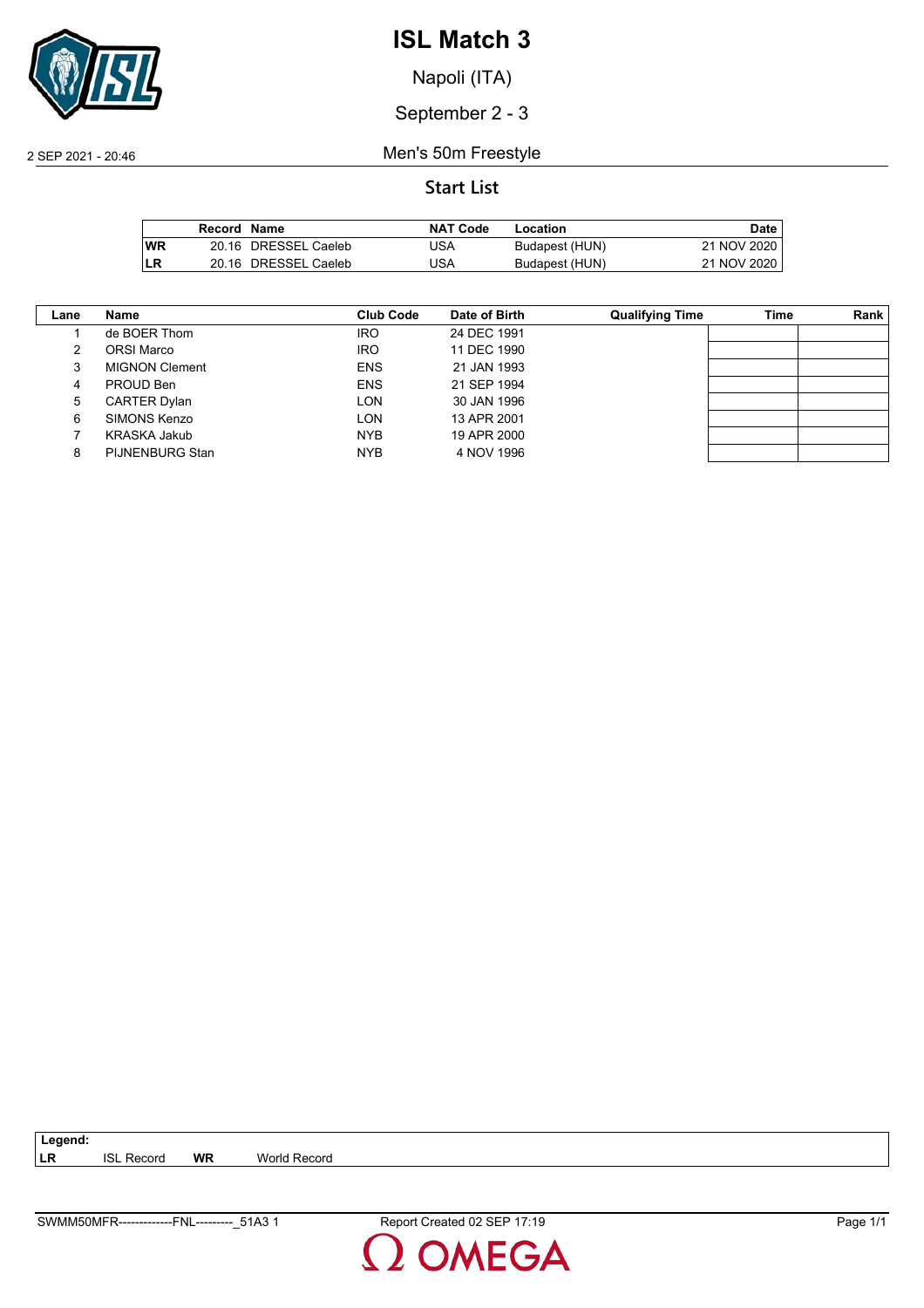

Napoli (ITA)

September 2 - 3

2 SEP 2021 - 20:49 Women's 50m Freestyle

|      | Record Name |                           | <b>NAT Code</b> | Location       | Date        |
|------|-------------|---------------------------|-----------------|----------------|-------------|
| l WR |             | 22.93 KROMOWIDJOJO Ranomi | NED             | Berlin (GER)   | 7 AUG 2017  |
| ILR  |             | 23.29 KROMOWIDJOJO Ranomi | NED             | Budapest (HUN) | 26 OCT 2019 |

| Lane | Name                       | Club Code  | Date of Birth | <b>Qualifying Time</b> | <b>Time</b> | Rank |
|------|----------------------------|------------|---------------|------------------------|-------------|------|
|      | <b>KROMOWIDJOJO Ranomi</b> | <b>IRO</b> | 20 AUG 1990   |                        |             |      |
| 2    | COCCONCELLI Costanza       | <b>IRO</b> | 26 JAN 2002   |                        |             |      |
| 3    | <b>HAUGHEY Siobhan</b>     | <b>ENS</b> | 31 OCT 1997   |                        |             |      |
| 4    | SJOSTROM Sarah             | <b>ENS</b> | 17 AUG 1993   |                        |             |      |
| 5    | <b>BUSCH Kim</b>           | LON        | 16 JUN 1998   |                        |             |      |
| 6    | <b>WATTEL Marie</b>        | LON        | 2 JUN 1997    |                        |             |      |
|      | FIEDKIEWICZ Kornelia       | <b>NYB</b> | 5 AUG 2001    |                        |             |      |
| 8    | SURKOVA Arina              | <b>NYB</b> | 17 JUL 1998   |                        |             |      |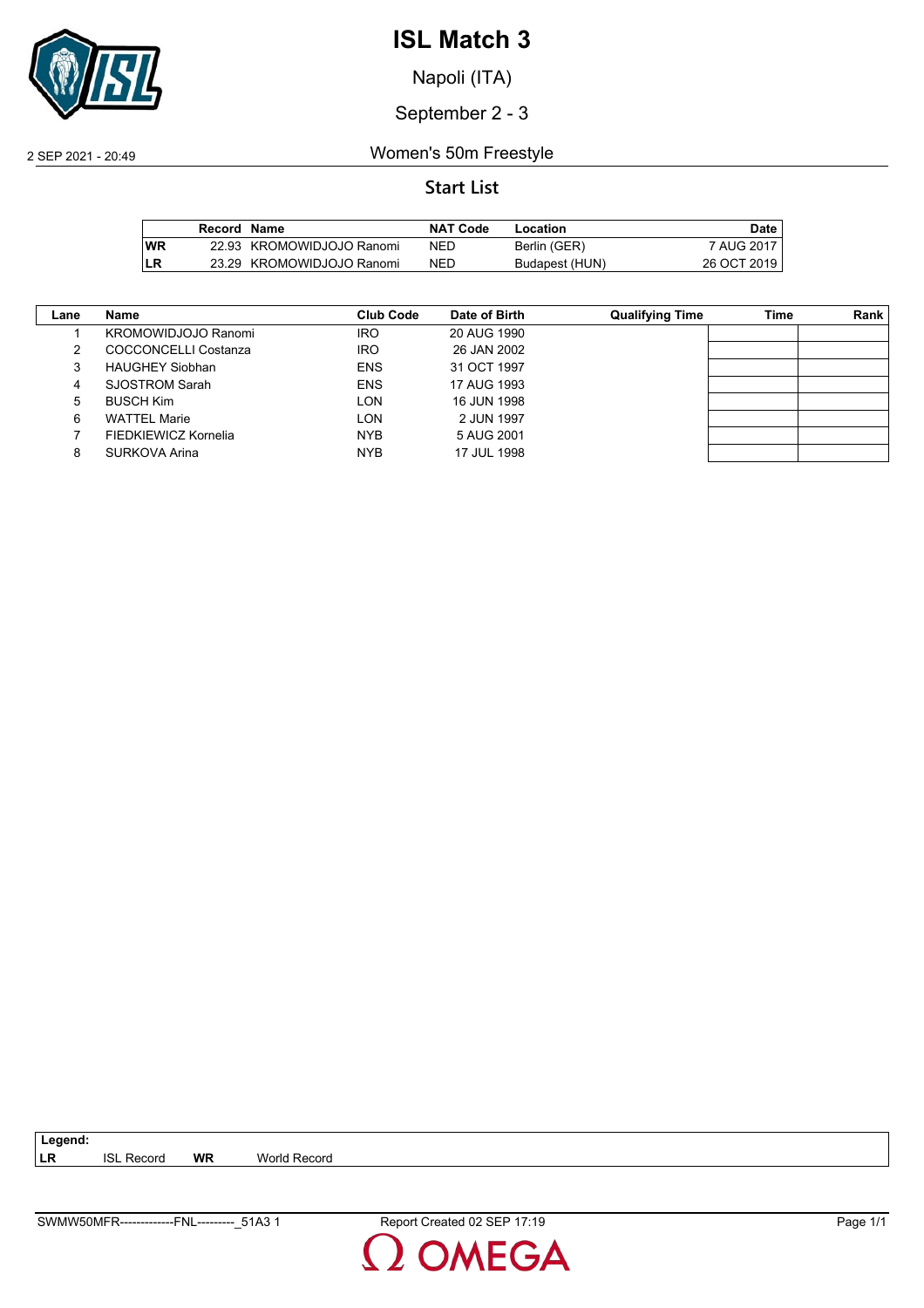

Napoli (ITA)

September 2 - 3

#### 2 SEP 2021 - 20:54 Men's 200m Individual Medley

|           | Record  |       | Splits |         | Name        | <b>NAT Code</b> | ∟ocation        | <b>Date</b> |
|-----------|---------|-------|--------|---------|-------------|-----------------|-----------------|-------------|
| <b>WR</b> | 1:49.63 | 23.71 | 50.74  | 1:22.48 | LOCHTE Ryan | USA             | Istanbul (TUR)  | 14 DEC 2012 |
| ILR       | 1:50.76 | 23.88 | 51.20  | 1:23.11 | SETO Daiva  | JPN             | Las Vegas (USA) | 20 DEC 2019 |

| Lane | Name                        | Club Code  | Date of Birth | <b>Qualifying Time</b> | Time | Rank |
|------|-----------------------------|------------|---------------|------------------------|------|------|
|      | SANTOS Leonardo             | <b>IRO</b> | 10 APR 1995   |                        |      |      |
|      | <b>REITSHAMMER Bernhard</b> | <b>IRO</b> | 17 JUN 1994   |                        |      |      |
| 3    | <b>STUPIN Max</b>           | <b>ENS</b> | 11 MAY 2000   |                        |      |      |
| 4    | <b>SWANSON Charlie</b>      | <b>ENS</b> | 20 FEB 1998   |                        |      |      |
| 5    | <b>SCOTT Duncan</b>         | <b>LON</b> | 6 MAY 1997    |                        |      |      |
| 6    | LANZA Vini                  | <b>LON</b> | 22 MAR 1997   |                        |      |      |
|      | LITCHFIELD Joe              | <b>NYB</b> | 8 JUL 1998    |                        |      |      |
| 8    | <b>SMITH Brendon</b>        | <b>NYB</b> | 4 JUL 2000    |                        |      |      |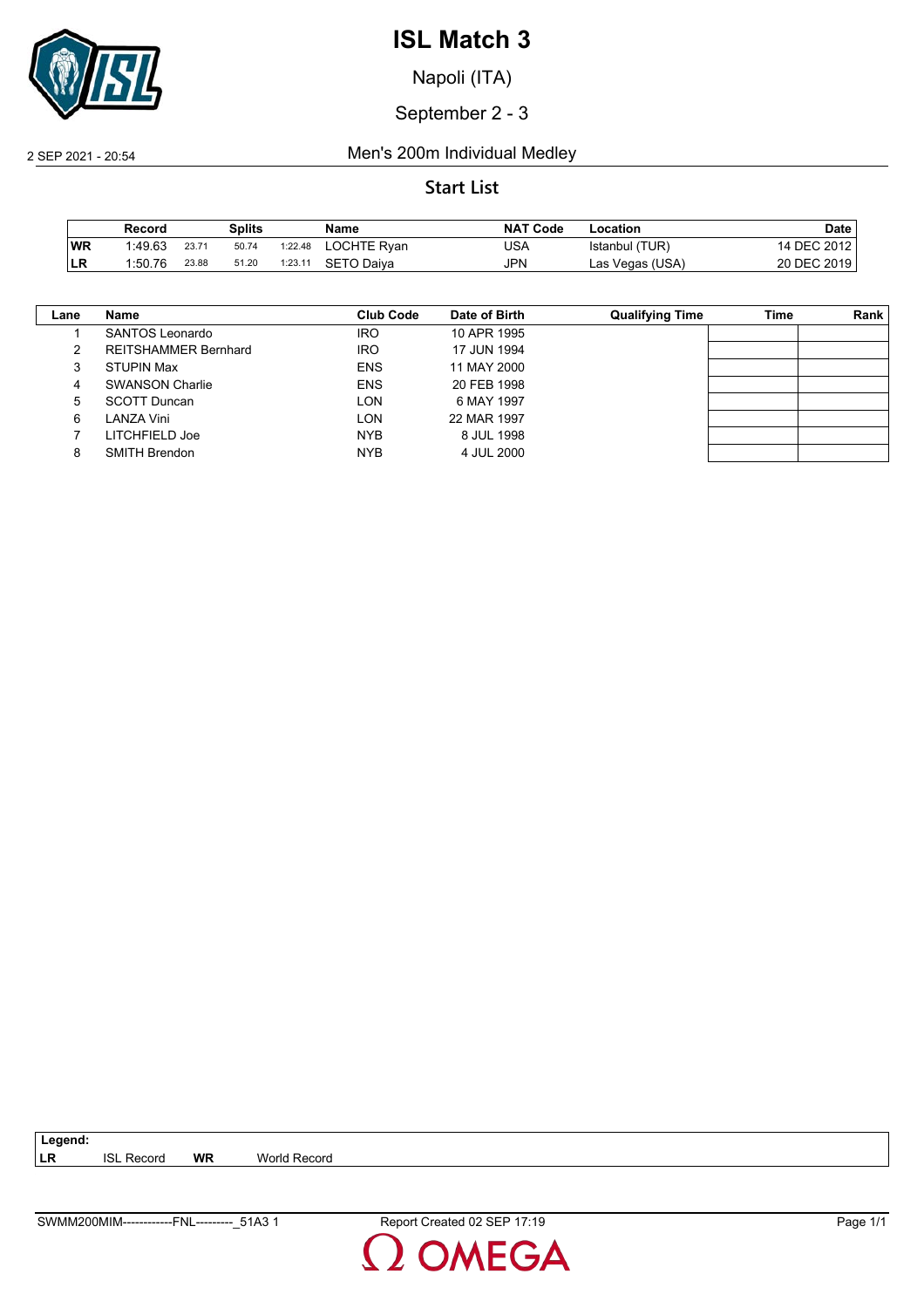

Napoli (ITA)

September 2 - 3

2 SEP 2021 - 20:59 Women's 200m Individual Medley

|     | Record  |       | Splits |         | Name                  | <b>NAT</b><br><b>Code</b> | ∟ocation       | <b>Date</b> |
|-----|---------|-------|--------|---------|-----------------------|---------------------------|----------------|-------------|
| ∣WR | 2:01.86 | 26.47 | 56.40  | 1:32.49 | <b>HOSSZU Katinka</b> | HUN                       | Doha (QAT)     | 6 DEC 2014  |
| LR  | 2:03.93 | 27.32 | 58.39  | 1:34.01 | OHASHI Yui            | <b>JPN</b>                | Budapest (HUN) | 14 NOV 2020 |

| Lane | Name                      | Club Code  | Date of Birth | <b>Qualifying Time</b> | <b>Time</b> | <b>Rank</b> |
|------|---------------------------|------------|---------------|------------------------|-------------|-------------|
|      | UGOLKOVA Maria            | <b>IRO</b> | 18 JUL 1989   |                        |             |             |
|      | <b>ZAMORANO Africa</b>    | <b>IRO</b> | 11 JAN 1998   |                        |             |             |
| 3    | <b>GUNES Viktoriya</b>    | <b>ENS</b> | 19 JUN 1998   |                        |             |             |
| 4    | <b>HARVEY Mary-Sophie</b> | <b>ENS</b> | 11 AUG 1999   |                        |             |             |
| 5    | <b>PICKREM Sydney</b>     | <b>LON</b> | 21 MAY 1997   |                        |             |             |
| 6    | SHANAHAN Katie            | <b>LON</b> | 25 JUN 2004   |                        |             |             |
|      | WOOD Abbie                | <b>NYB</b> | 2 MAR 1999    |                        |             |             |
| 8    | <b>STEENBERGEN Marrit</b> | <b>NYB</b> | 11 JAN 2000   |                        |             |             |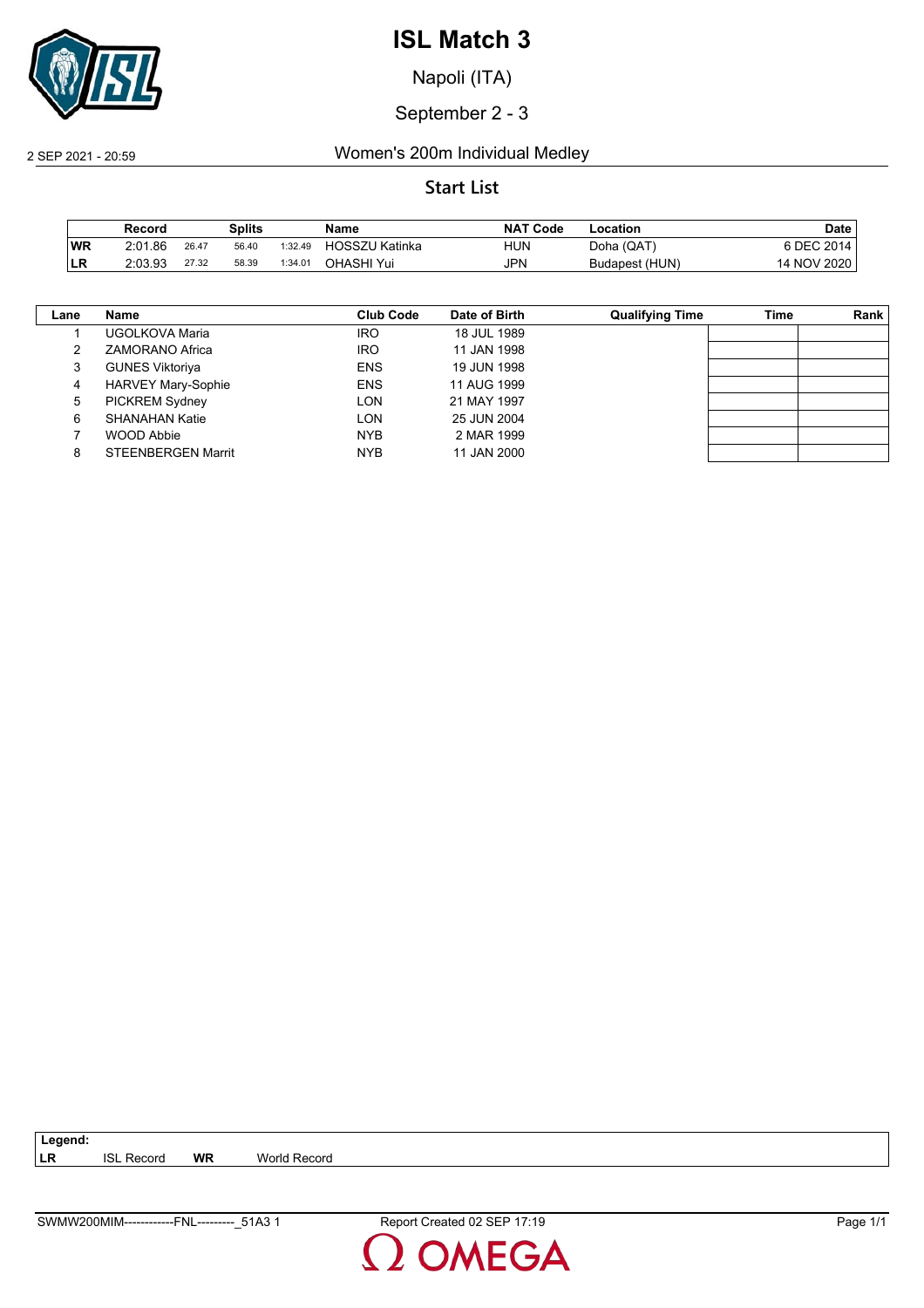

Napoli (ITA)

September 2 - 3

2 SEP 2021 - 21:03 Men's 50m Breaststroke

|           | Record Name |                             | <b>NAT Code</b> | Location       | Date        |
|-----------|-------------|-----------------------------|-----------------|----------------|-------------|
| <b>WR</b> |             | 25.25 van der BURGH Cameron | RSA             | Berlin (GER)   | 14 NOV 2009 |
| LR        |             | 25.29 SAKCI Emre            | TUR             | Budapest (HUN) | 5 NOV 2020  |

| Lane | Name                  | <b>Club Code</b> | Date of Birth | <b>Qualifying Time</b> | Time | Rank |
|------|-----------------------|------------------|---------------|------------------------|------|------|
|      | <b>SAKCI Emre</b>     | <b>IRO</b>       | 15 NOV 1997   |                        |      |      |
|      | <b>PERSSON Erik</b>   | <b>IRO</b>       | 12 JAN 1994   |                        |      |      |
| 3    | SHYMANOVICH Ilya      | <b>ENS</b>       | 2 AUG 1994    |                        |      |      |
| 4    | <b>LIMA Felipe</b>    | <b>ENS</b>       | 5 APR 1985    |                        |      |      |
| 5    | <b>WILLIAMSON Sam</b> | LON              | 19 DEC 1997   |                        |      |      |
| 6    | <b>MURDOCH Ross</b>   | LON              | 14 JAN 1994   |                        |      |      |
|      | <b>KOCH Marco</b>     | <b>NYB</b>       | 25 JAN 1990   |                        |      |      |
| 8    | <b>HEINTZ Philip</b>  | <b>NYB</b>       | 21 FEB 1991   |                        |      |      |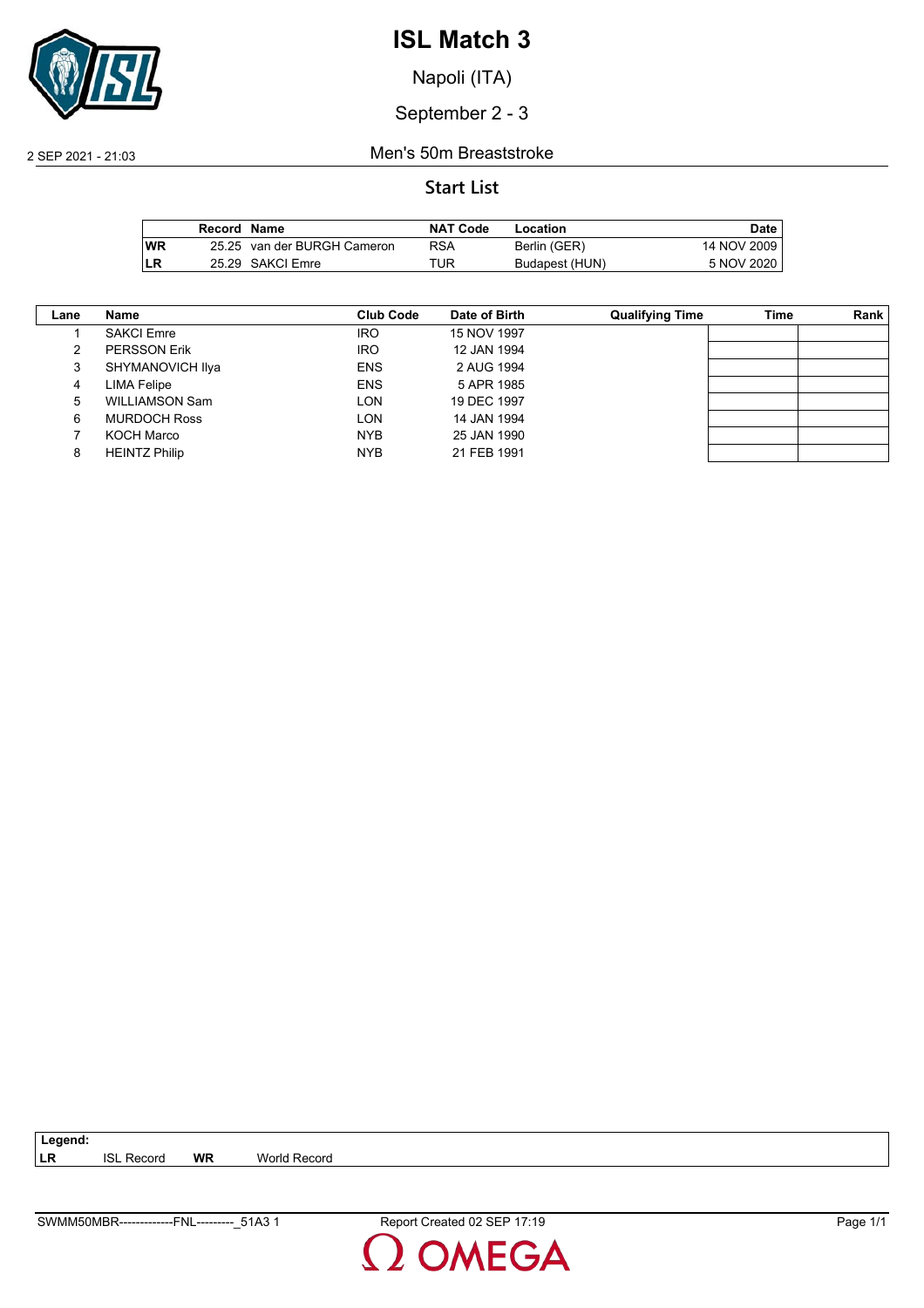

Napoli (ITA)

September 2 - 3

2 SEP 2021 - 21:06 Women's 50m Breaststroke

|           | Record Name |                     | <b>NAT Code</b> | Location       | <b>Date</b> |
|-----------|-------------|---------------------|-----------------|----------------|-------------|
| <b>WR</b> |             | 28.56 ATKINSON Alia | JAM             | Budapest (HUN) | 6 OCT 2018  |
| LR        | 28.77       | <b>KING Lilly</b>   | USA             | Budapest (HUN) | 21 NOV 2020 |

| Lane | Name                 | <b>Club Code</b> | Date of Birth | <b>Qualifying Time</b> | Time | Rank |
|------|----------------------|------------------|---------------|------------------------|------|------|
|      | HULKKO Ida           | <b>IRO</b>       | 12 DEC 1998   |                        |      |      |
|      | STRAUCH Jenna        | <b>IRO</b>       | 24 MAR 1997   |                        |      |      |
| 3    | CHIKUNOVA Evgenia    | <b>ENS</b>       | 17 NOV 2004   |                        |      |      |
| 4    | PILATO Benedetta     | <b>ENS</b>       | 18 JAN 2005   |                        |      |      |
| 5    | <b>ATKINSON Alia</b> | LON              | 11 DEC 1988   |                        |      |      |
| 6    | LAUKKANEN Jenna      | LON              | 2 MAR 1995    |                        |      |      |
|      | <b>SCHOUTEN Tes</b>  | <b>NYB</b>       | 31 DEC 2000   |                        |      |      |
| 8    | <b>RENSHAW Molly</b> | <b>NYB</b>       | 6 MAY 1996    |                        |      |      |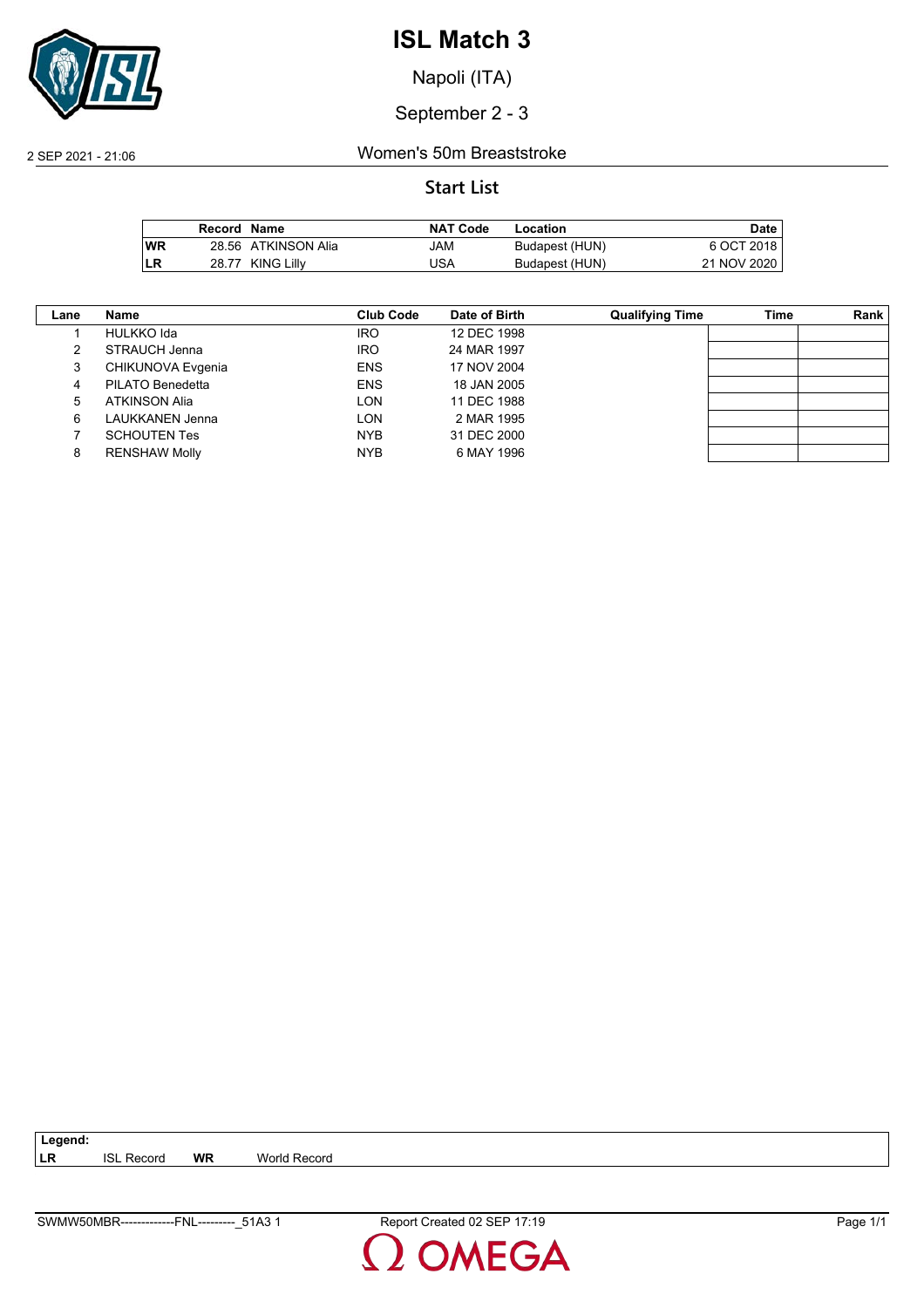

Napoli (ITA)

September 2 - 3

2 SEP 2021 - 21:12 Men's 4x100m Freestyle

|           | Record  |       | Splits  |         | NAT (Relay)                    | ∟ocation       | Date        |
|-----------|---------|-------|---------|---------|--------------------------------|----------------|-------------|
| <b>WR</b> | 3:03.03 | 45.66 | 1:31.41 | 2:17.27 | USA - United States of America | Hangzhou (CHN) | 11 DEC 2018 |
| 'LR       | 3:02.78 | 46.09 | 1:31.34 | 2:16.74 | ENS - Energy Standard          | Budapest (HUN) | 21 NOV 2020 |

| Lane | Club                         | <b>Name</b>                 | Date of Birth | Qualifying<br><b>Time</b> | <b>Time</b> | Rank |
|------|------------------------------|-----------------------------|---------------|---------------------------|-------------|------|
| 1    | IRO - Iron                   | <b>RICHARDS Matt</b>        | 17 DEC 2002   |                           |             |      |
|      |                              | LOBANOVSZKIJ Maxim          | 18 JAN 1996   |                           |             |      |
|      |                              | <b>VEKOVISHCHEV Mikhail</b> | 5 AUG 1998    |                           |             |      |
|      |                              | de BOER Thom                | 24 DEC 1991   |                           |             |      |
|      | 2 IRO - Iron                 | <b>MELO Luiz Altamir</b>    | 9 MAY 1996    |                           |             |      |
|      |                              | <b>ORSI Marco</b>           | 11 DEC 1990   |                           |             |      |
|      |                              | SANTOS Leonardo             | 10 APR 1995   |                           |             |      |
|      |                              | <b>BASSETO Guilherme</b>    | 12 MAR 1997   |                           |             |      |
| 3    | <b>ENS - Energy Standard</b> | <b>BARRETT Adam</b>         | 30 JUL 1992   |                           |             |      |
|      |                              | PROUD Ben                   | 21 SEP 1994   |                           |             |      |
|      |                              | <b>ZIRK Kregor</b>          | 3 JUL 1999    |                           |             |      |
|      |                              | <b>BILIS Simonas</b>        | 11 NOV 1993   |                           |             |      |
| 4    | ENS - Energy Standard        | le CLOS Chad                | 12 APR 1992   |                           |             |      |
|      |                              | <b>KOLESNIKOV Kliment</b>   | 9 JUL 2000    |                           |             |      |
|      |                              | <b>MIGNON Clement</b>       | 21 JAN 1993   |                           |             |      |
|      |                              | <b>ZHILKIN Andrey</b>       | 9 MAR 1995    |                           |             |      |
| 5    | LON - London Roar            | <b>NAKAMURA Katsumi</b>     | 21 FEB 1994   |                           |             |      |
|      |                              | <b>INCERTI Zac</b>          | 13 JUL 1996   |                           |             |      |
|      |                              | <b>CARTER Dylan</b>         | 30 JAN 1996   |                           |             |      |
|      |                              | <b>SCOTT Duncan</b>         | 6 MAY 1997    |                           |             |      |
| 6    | LON - London Roar            | SIMONS Kenzo                | 13 APR 2001   |                           |             |      |
|      |                              | <b>MILDRED Edward</b>       | 10 APR 2003   |                           |             |      |
|      |                              | <b>LANZA Vini</b>           | 22 MAR 1997   |                           |             |      |
|      |                              | <b>GREENBANK Luke</b>       | 17 SEP 1997   |                           |             |      |
|      | 7 NYB - NY Breakers          | <b>WHITTLE Jacob</b>        | 25 SEP 2004   |                           |             |      |
|      |                              | <b>PIJNENBURG Stan</b>      | 4 NOV 1996    |                           |             |      |
|      |                              | <b>KRASKA Jakub</b>         | 19 APR 2000   |                           |             |      |
|      |                              | <b>TEMPLE Matt</b>          | 20 JUN 1999   |                           |             |      |
| 8    | NYB - NY Breakers            | <b>MAJERSKI Jakub</b>       | 18 AUG 2000   |                           |             |      |
|      |                              | <b>HEINTZ Philip</b>        | 21 FEB 1991   |                           |             |      |
|      |                              | <b>ALMEIDA Brandonn</b>     | 16 MAR 1997   |                           |             |      |
|      |                              | <b>KOCH Marco</b>           | 25 JAN 1990   |                           |             |      |

| Legend:   |                   |    |              |
|-----------|-------------------|----|--------------|
| <b>LR</b> | <b>ISL Record</b> | WR | World Record |
|           |                   |    |              |
|           |                   |    |              |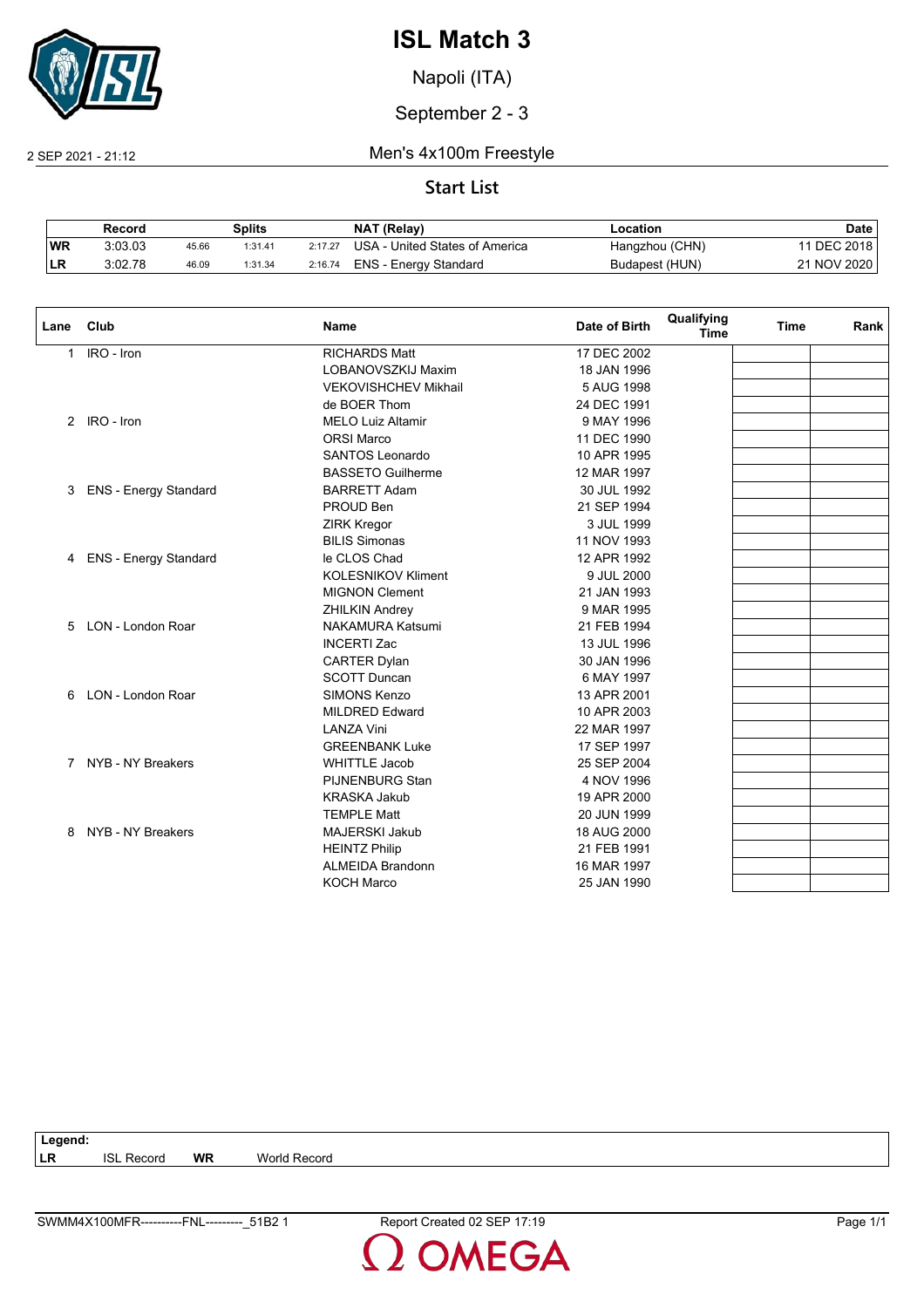

Napoli (ITA)

September 2 - 3

2 SEP 2021 - 21:23 Women's 50m Backstroke

#### **Start List**

|            | Record Name |                      | <b>NAT Code</b> | Location       | <b>Date</b> |
|------------|-------------|----------------------|-----------------|----------------|-------------|
| <b>IWR</b> |             | 25.60 TOUSSAINT Kira | NED             | Budapest (HUN) | 14 NOV 2020 |
| LR         | 25.60       | TOUSSAINT Kira       | NED             | Budapest (HUN) | 14 NOV 2020 |

| Lane | Name                  | Club Code  | Date of Birth | <b>Qualifying Time</b> | Time | Rank |
|------|-----------------------|------------|---------------|------------------------|------|------|
|      | LOYNING Ingeborg      | <b>IRO</b> | 13 SEP 2000   |                        |      |      |
|      | <b>SCALIA Silvia</b>  | <b>IRO</b> | 16 JUL 1995   |                        |      |      |
| 3    | KUBOVA Simona         | <b>ENS</b> | 24 AUG 1991   |                        |      |      |
| 4    | <b>DAVIES Georgia</b> | <b>ENS</b> | 11 OCT 1990   |                        |      |      |
| 5    | TOUSSAINT Kira        | LON        | 22 MAY 1994   |                        |      |      |
| 6    | <b>ATHERTON Minna</b> | LON        | 17 MAY 2000   |                        |      |      |
|      | <b>TCHORZ Alicja</b>  | <b>NYB</b> | 13 AUG 1992   |                        |      |      |
| 8    | PEDA Paulina          | <b>NYB</b> | 18 MAR 1998   |                        |      |      |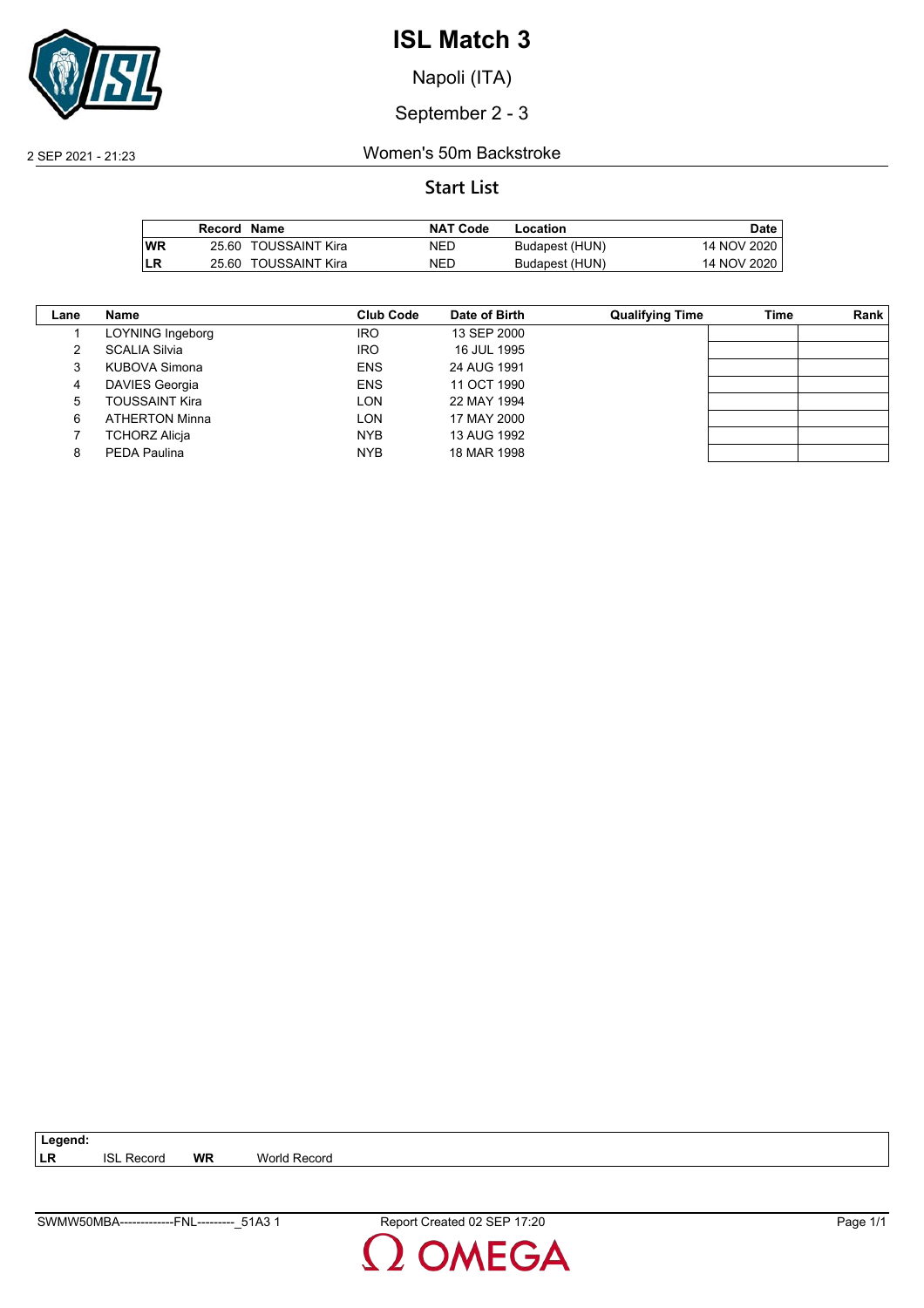

Napoli (ITA)

September 2 - 3

2 SEP 2021 - 21:26 Men's 50m Backstroke

|      | Record Name |                        | <b>NAT Code</b> | Location       | Date        |
|------|-------------|------------------------|-----------------|----------------|-------------|
| l WR |             | 22.22 MANAUDOU Florent | FRA             | Doha (QAT)     | 6 DEC 2014  |
| ILR  |             | 22.54 MURPHY Ryan      | USA             | Budapest (HUN) | 21 NOV 2020 |

| Lane | Name                      | Club Code  | Date of Birth | <b>Qualifying Time</b> | Time | Rank |
|------|---------------------------|------------|---------------|------------------------|------|------|
|      | <b>GLINTA Robert</b>      | <b>IRO</b> | 18 APR 1997   |                        |      |      |
|      | MORA Lorenzo              | <b>IRO</b> | 30 SEP 1998   |                        |      |      |
|      | <b>MAHONEY Travis</b>     | <b>ENS</b> | 24 JUL 1990   |                        |      |      |
| 4    | <b>KOLESNIKOV Kliment</b> | <b>ENS</b> | 9 JUL 2000    |                        |      |      |
| 5    | <b>GUIDO Guilherme</b>    | LON        | 12 FEB 1987   |                        |      |      |
| 6    | <b>DIENER Christian</b>   | LON        | 3 JUN 1993    |                        |      |      |
|      | LITCHFIELD Joe            | <b>NYB</b> | 8 JUL 1998    |                        |      |      |
| 8    | <b>BRAUNSCHEIG Ole</b>    | <b>NYB</b> | 15 NOV 1997   |                        |      |      |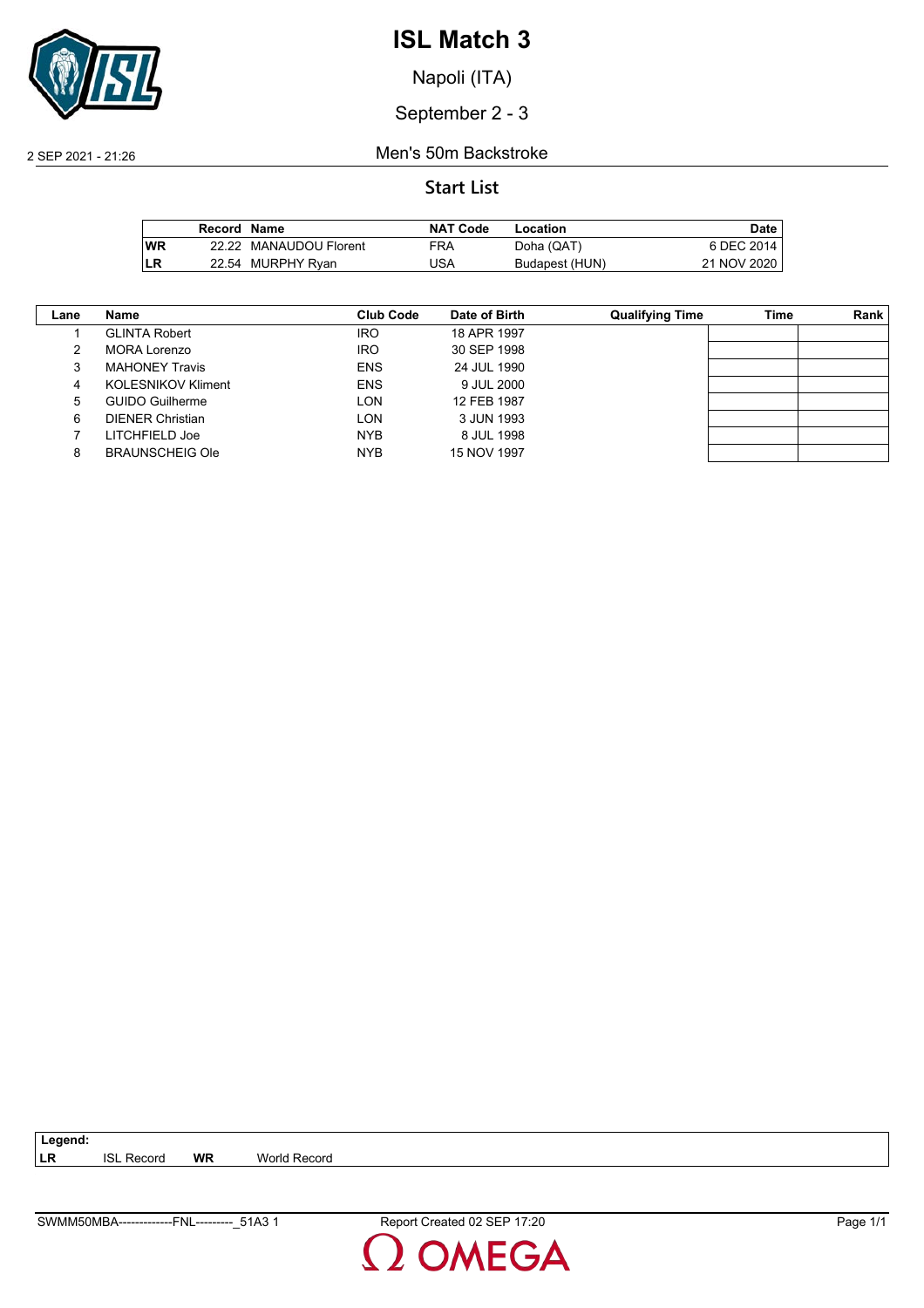

Napoli (ITA)

September 2 - 3

2 SEP 2021 - 21:31 Women's 400m Freestyle

|           | Record  |       | Splits  |         | Name                  | <b>NAT</b><br>ˈ Code | Location           | Date       |
|-----------|---------|-------|---------|---------|-----------------------|----------------------|--------------------|------------|
| <b>WR</b> | 3:53.92 | 56.08 | 1:55.37 | 2:54.94 | <b>TITMUS Ariarne</b> | AUS                  | Hangzhou (CHN)     | 4 DEC 2018 |
| ILR.      | 3:54.06 | 56.33 | 1:55.24 | 2:55.04 | LEDECKY Katie         | DCT                  | Indianapolis (USA) | 5 OCT 2019 |

| Lane | <b>Name</b>              | Club Code  | Date of Birth | <b>Qualifying Time</b> | Time | <b>Rank</b> |
|------|--------------------------|------------|---------------|------------------------|------|-------------|
|      | <b>SEEMANOVA Barbora</b> | <b>IRO</b> | 1 APR 2000    |                        |      |             |
| 2    | ANDRUSENKO Veronika      | <b>IRO</b> | 20 JAN 1991   |                        |      |             |
| 3    | ROSENDAHL BACH Helena    | <b>ENS</b> | 12 JUN 2000   |                        |      |             |
| 4    | <b>HAUGHEY Siobhan</b>   | <b>ENS</b> | 31 OCT 1997   |                        |      |             |
| 5    | SHANAHAN Katie           | LON        | 25 JUN 2004   |                        |      |             |
| 6    | LAHTINEN Laura           | LON        | 3 JUN 2003    |                        |      |             |
|      | <b>HOPE Lucy</b>         | <b>NYB</b> | 30 JAN 1997   |                        |      |             |
| 8    | ZEVINA Daryna            | <b>NYB</b> | 1 SEP 1994    |                        |      |             |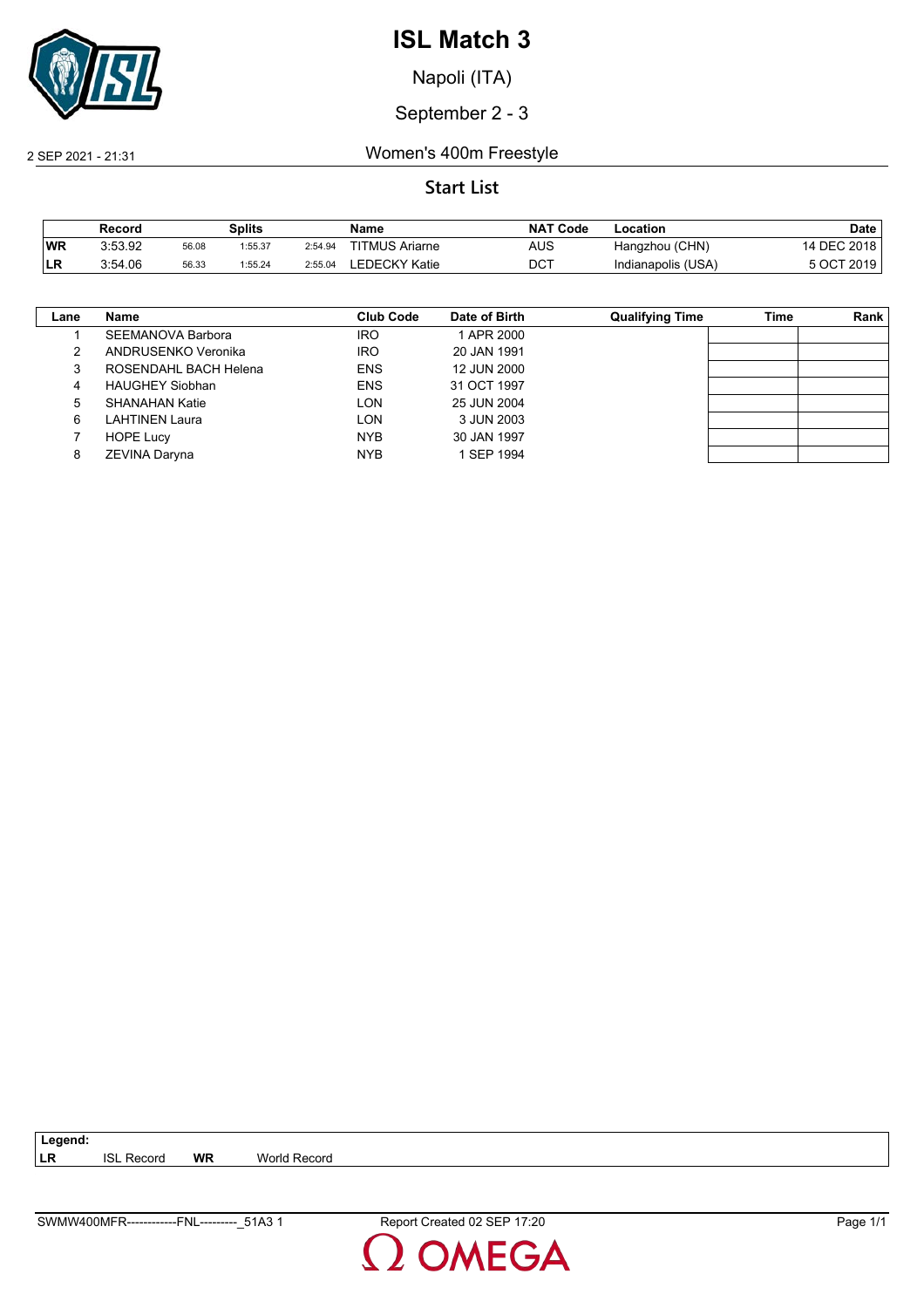

Napoli (ITA)

September 2 - 3

2 SEP 2021 - 21:37 Men's 400m Freestyle

|      | Record  |       | Splits  |         | Name                | <b>NAT Code</b> | Location       | Date            |
|------|---------|-------|---------|---------|---------------------|-----------------|----------------|-----------------|
| WR   | 3:32.25 | 50.80 | 1:44.73 | 2:38.85 | AGNEL<br>Yannick    | FRA             | Angers (FRA)   | 15 NOV 2012     |
| ILR. | 3:35.49 | 51.66 | 14.76   | 2:42.52 | <b>RAPSYS Danas</b> | LTL             | Budapest (HUN) | <b>NOV 2020</b> |

| Lane | Name                     | <b>Club Code</b> | Date of Birth | <b>Qualifying Time</b> | Time | Rank |
|------|--------------------------|------------------|---------------|------------------------|------|------|
|      | <b>MELO Luiz Altamir</b> | <b>IRO</b>       | 9 MAY 1996    |                        |      |      |
| 2    | <b>RICHARDS Matt</b>     | <b>IRO</b>       | 17 DEC 2002   |                        |      |      |
| 3    | <b>ZIRK Kregor</b>       | <b>ENS</b>       | 3 JUL 1999    |                        |      |      |
| 4    | de TULLIO Marco          | <b>ENS</b>       | 21 SEP 2000   |                        |      |      |
| 5    | <b>INCERTI Zac</b>       | LON              | 13 JUL 1996   |                        |      |      |
| 6    | MILDRED Edward           | LON              | 10 APR 2003   |                        |      |      |
|      | <b>SMITH Brendon</b>     | <b>NYB</b>       | 4 JUL 2000    |                        |      |      |
| 8    | ALMEIDA Brandonn         | <b>NYB</b>       | 16 MAR 1997   |                        |      |      |

| Legend:   |                   |    |              |  |
|-----------|-------------------|----|--------------|--|
| <b>LR</b> | <b>ISL Record</b> | WR | World Record |  |
|           |                   |    |              |  |
|           |                   |    |              |  |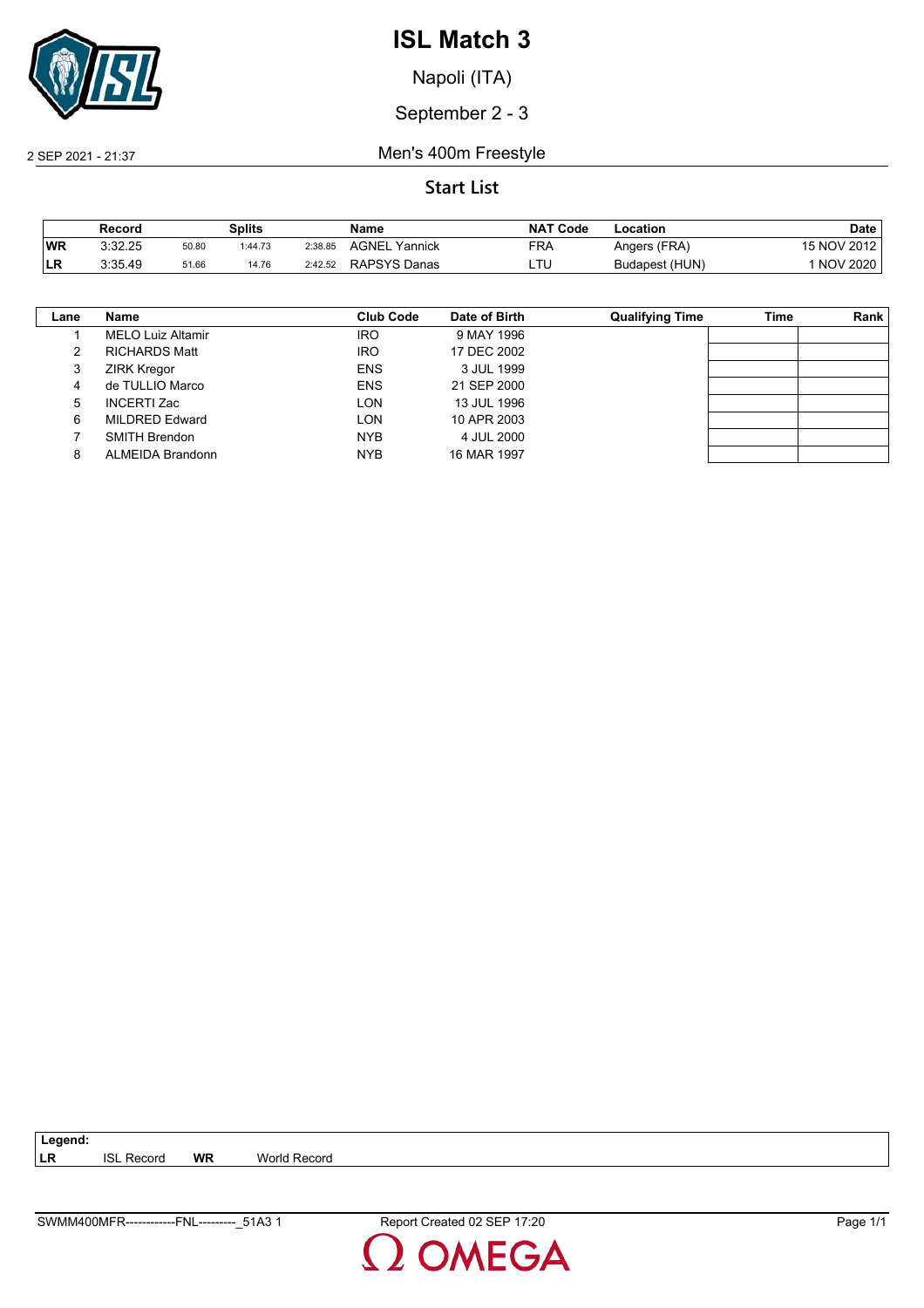

Napoli (ITA)

September 2 - 3

2 SEP 2021 - 21:46 Women's 4x100m Medley Relay

|            | Record  |       | Splits  |         | <b>NAT (Relay)</b>             | .ocation       | Date        |
|------------|---------|-------|---------|---------|--------------------------------|----------------|-------------|
| <b>WR</b>  | 3:44.52 | 55.60 | 1:58.00 | 2:52.79 | USA - United States of America | Budapest (HUN) | 21 NOV 2020 |
| <b>ILR</b> | 3:44.52 | 55.60 | :58.00  | 2:52.79 | CAC - Cali Condors             | Budapest (HUN) | 22 NOV 2020 |

| Lane | Club                         | <b>Name</b>               | Date of Birth | Qualifying<br><b>Time</b> | <b>Time</b> | Rank |
|------|------------------------------|---------------------------|---------------|---------------------------|-------------|------|
| 1    | IRO - Iron                   | <b>LOYNING Ingeborg</b>   | 13 SEP 2000   |                           |             |      |
|      |                              | <b>HULKKO Ida</b>         | 12 DEC 1998   |                           |             |      |
|      |                              | <b>BECKMANN Emilie</b>    | 4 FEB 1997    |                           |             |      |
|      |                              | KROMOWIDJOJO Ranomi       | 20 AUG 1990   |                           |             |      |
|      | 2 IRO - Iron                 | <b>HILL Danielle</b>      | 27 SEP 1999   |                           |             |      |
|      |                              | <b>STRAUCH Jenna</b>      | 24 MAR 1997   |                           |             |      |
|      |                              | <b>THOMAS Alys</b>        | 10 OCT 1990   |                           |             |      |
|      |                              | <b>SEEMANOVA Barbora</b>  | 1 APR 2000    |                           |             |      |
| 3    | <b>ENS - Energy Standard</b> | <b>DAVIES Georgia</b>     | 11 OCT 1990   |                           |             |      |
|      |                              | PILATO Benedetta          | 18 JAN 2005   |                           |             |      |
|      |                              | <b>BANIC Madeline</b>     | 15 APR 1997   |                           |             |      |
|      |                              | <b>TEIJONSALO Fanny</b>   | 6 FEB 1996    |                           |             |      |
| 4    | <b>ENS - Energy Standard</b> | <b>HARVEY Mary-Sophie</b> | 11 AUG 1999   |                           |             |      |
|      |                              | CHIKUNOVA Evgenia         | 17 NOV 2004   |                           |             |      |
|      |                              | SHKURDAI Anastasiya       | 3 JAN 2003    |                           |             |      |
|      |                              | <b>SJOSTROM Sarah</b>     | 17 AUG 1993   |                           |             |      |
| 5    | LON - London Roar            | <b>ATHERTON Minna</b>     | 17 MAY 2000   |                           |             |      |
|      |                              | <b>ATKINSON Alia</b>      | 11 DEC 1988   |                           |             |      |
|      |                              | <b>WATTEL Marie</b>       | 2 JUN 1997    |                           |             |      |
|      |                              | <b>BUSCH Kim</b>          | 16 JUN 1998   |                           |             |      |
| 6    | LON - London Roar            | <b>TOUSSAINT Kira</b>     | 22 MAY 1994   |                           |             |      |
|      |                              | <b>LAZOR Annie</b>        | 17 AUG 1994   |                           |             |      |
|      |                              | <b>BIANCHI Ilaria</b>     | 6 JAN 1990    |                           |             |      |
|      |                              | <b>LAUKKANEN Jenna</b>    | 2 MAR 1995    |                           |             |      |
| 7    | NYB - NY Breakers            | <b>TCHORZ Alicja</b>      | 13 AUG 1992   |                           |             |      |
|      |                              | <b>RENSHAW Molly</b>      | 6 MAY 1996    |                           |             |      |
|      |                              | CHIMROVA Svetlana         | 15 APR 1996   |                           |             |      |
|      |                              | <b>USTINOVA Daria S</b>   | 8 MAY 1998    |                           |             |      |
| 8    | NYB - NY Breakers            | <b>USTINOVA Daria K</b>   | 29 AUG 1998   |                           |             |      |
|      |                              | <b>SCHOUTEN Tes</b>       | 31 DEC 2000   |                           |             |      |
|      |                              | <b>SURKOVA Arina</b>      | 17 JUL 1998   |                           |             |      |
|      |                              | FIEDKIEWICZ Kornelia      | 5 AUG 2001    |                           |             |      |

| Legend:   |                   |           |              |
|-----------|-------------------|-----------|--------------|
| <b>LR</b> | <b>ISL Record</b> | <b>WR</b> | World Record |
|           |                   |           |              |
|           |                   |           |              |